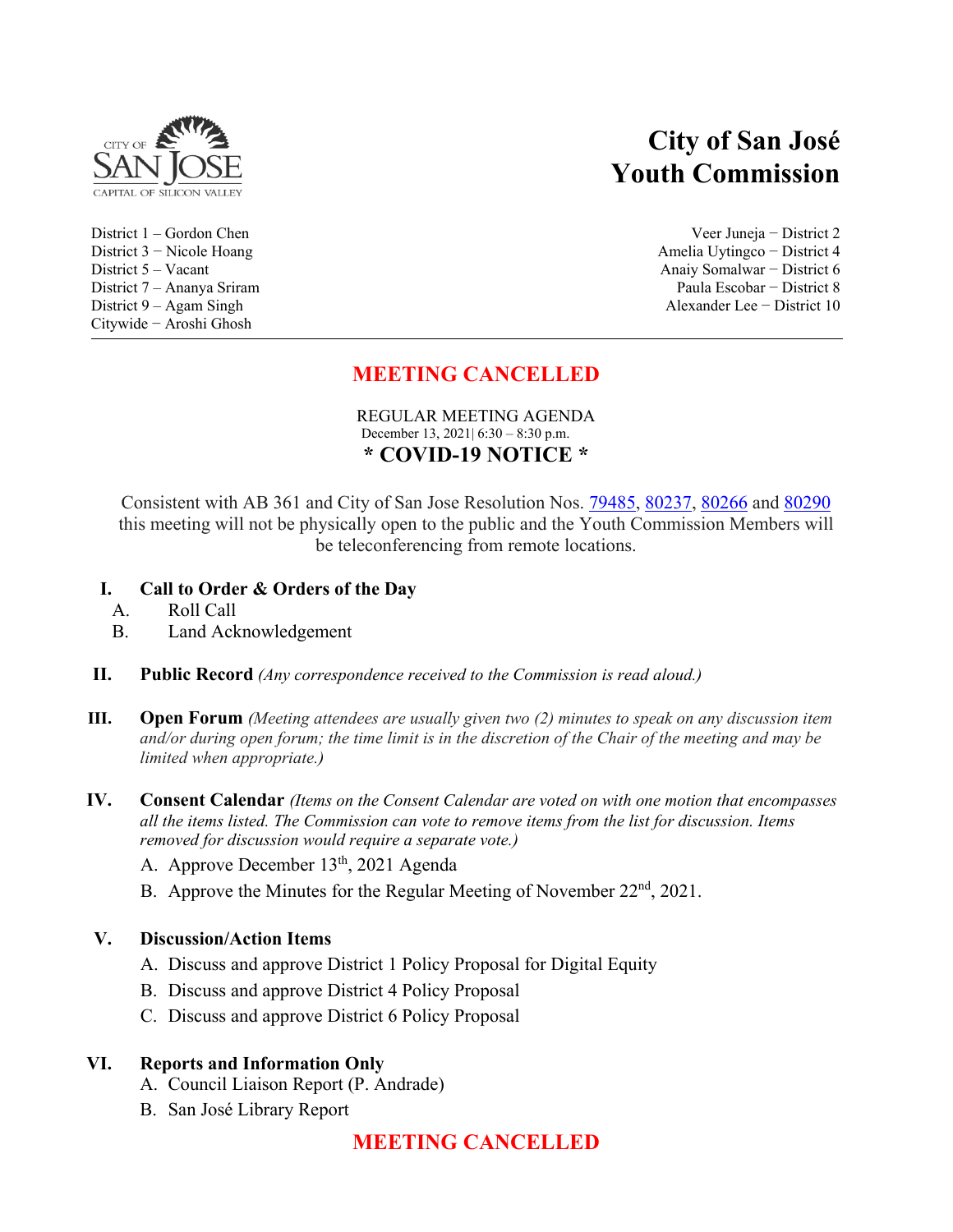- C. Commission Chair Report (N. Hoang)
- D. Commissioners' Reports per City District *(Each Commissioner will receive 2 minutes for their report unless additional time is requested from the Chair. Additional time will be at the discretion of the Chair.)*

# **VII. Items for Future Commission Meeting Agendas**

Commissioners can utilize this time to identify items which may be considered for future meeting agendas. Commission Chair will decide which items will be placed on the following Agenda.

## **VIII. Adjournment**

*The next meeting will be the Youth Commission Retreat on December 19th, from 11:00 AM to 6:30 PM.*